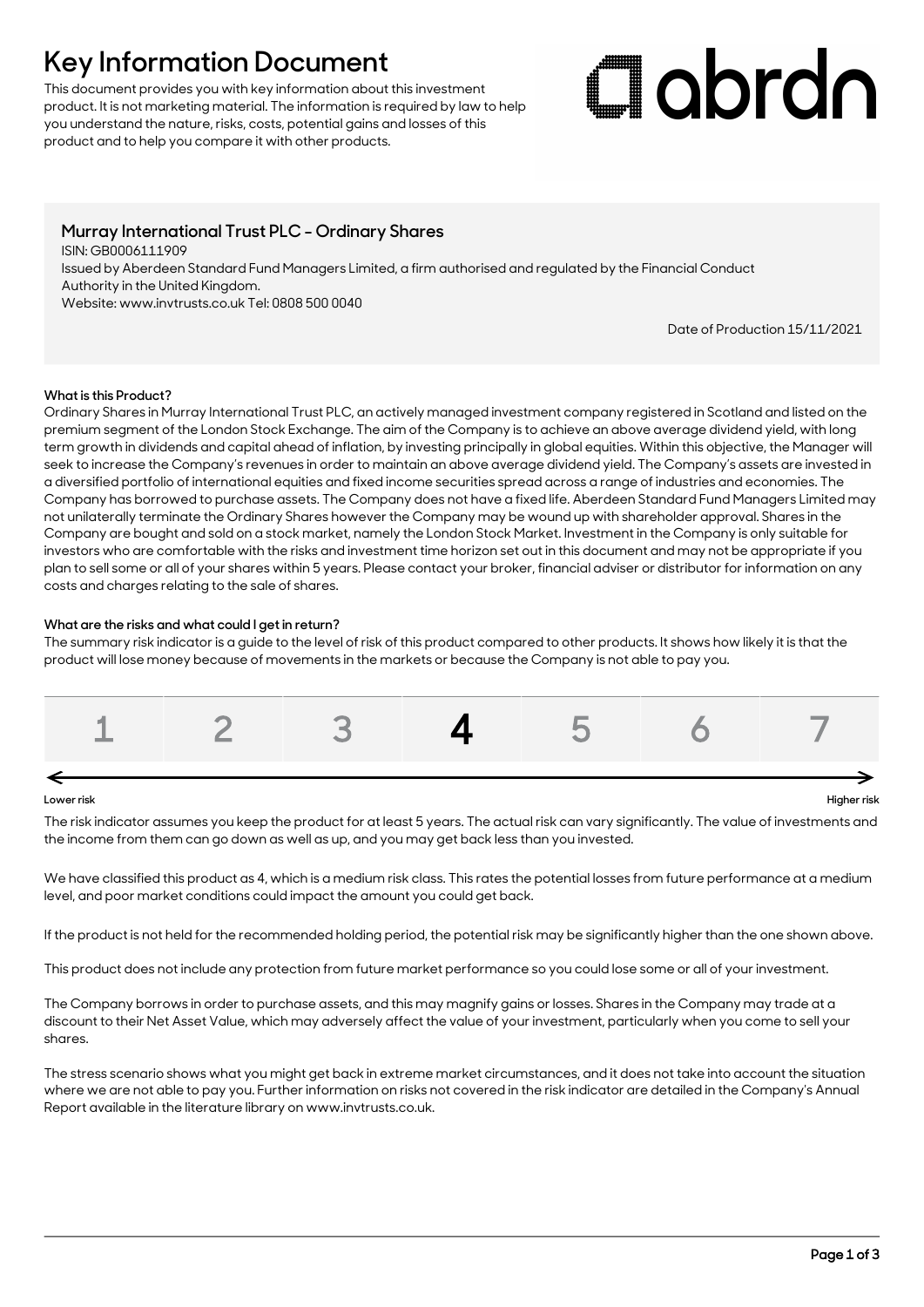#### **What are the risks and what could I get in return? (continued)**

This table shows the money you could get back over the next 5 years, under different scenarios, assuming that you invest £10,000. The scenarios shown illustrate how your investment could perform. You can compare them with the scenarios of other products. The scenarios presented are an estimate of future performance based on evidence from the past, and are not an exact indicator. What you get will depend on how the market performs and how long you keep the investment.

#### Market developments in the future cannot be accurately predicted. The scenarios shown are only an indication of some of the possible outcomes based on recent returns. Actual returns could be lower.

The figures shown include all the costs of the product itself, where applicable, but may not include all the costs that you pay to your adviser or distributor. The figures do not take into account your personal tax situation, which may also affect how much you get back.

#### **Investment £10,000**

| <b>Scenarios</b>      |                                     | 1 year     | 3 years   | 5 years<br>(Recommended holding period) |
|-----------------------|-------------------------------------|------------|-----------|-----------------------------------------|
| Stress scenario       | What you might get back after costs | £1,654     | £4.954    | £3,928                                  |
|                       | Average return each year            | $-83.46%$  | $-20.88%$ | $-17.05%$                               |
| Unfavourable scenario | What you might get back after costs | £8,213     | \$7.464   | £7,160                                  |
|                       | Average return each year            | $-17.87\%$ | $-9.29%$  | $-6.46%$                                |
| Moderate scenario     | What you might get back after costs | £10,393    | £11,231   | £12,137                                 |
|                       | Average return each year            | 3.93%      | 3.95%     | 3.95%                                   |
| Favourable scenario   | What you might get back after costs | £13,161    | £16,911   | £20,586                                 |
|                       | Average return each year            | 31.61%     | 19.14%    | 15.54%                                  |

#### **What happens if the Company is unable to pay out?**

As a shareholder in the Company, you would not be able to make a claim to the Financial Services Compensation Scheme about the Company in the event that the Company is unable to pay dividends to you or if it were unable to pay any amounts due to you on the winding up of the Company.

#### **What are the costs?**

The Reduction in Yield (RIY) shows what impact the total costs you pay will have on the investment return you might get. The total costs take into account one-off, ongoing and incidental costs.

The amounts shown here are the cumulative costs of the product itself, for three different holding periods. They include potential early exit penalties. The figures assume you invest £10,000. The figures are estimates and may change in the future.

The person selling you or advising you about this product may charge you other costs. If so, this person will provide you with information about these costs, and show you the impact that all costs will have on your investment over time.

#### **Investment £10,000**

| Scenarios                       | If you cash in after 1 year | If you cash in after 3 years | If you cash in at 5 years |
|---------------------------------|-----------------------------|------------------------------|---------------------------|
| Total costs                     | £98                         | £302                         | £518                      |
| Impact on return (RIY) per year | 0.94%                       | 0.94%                        | 0.94%                     |